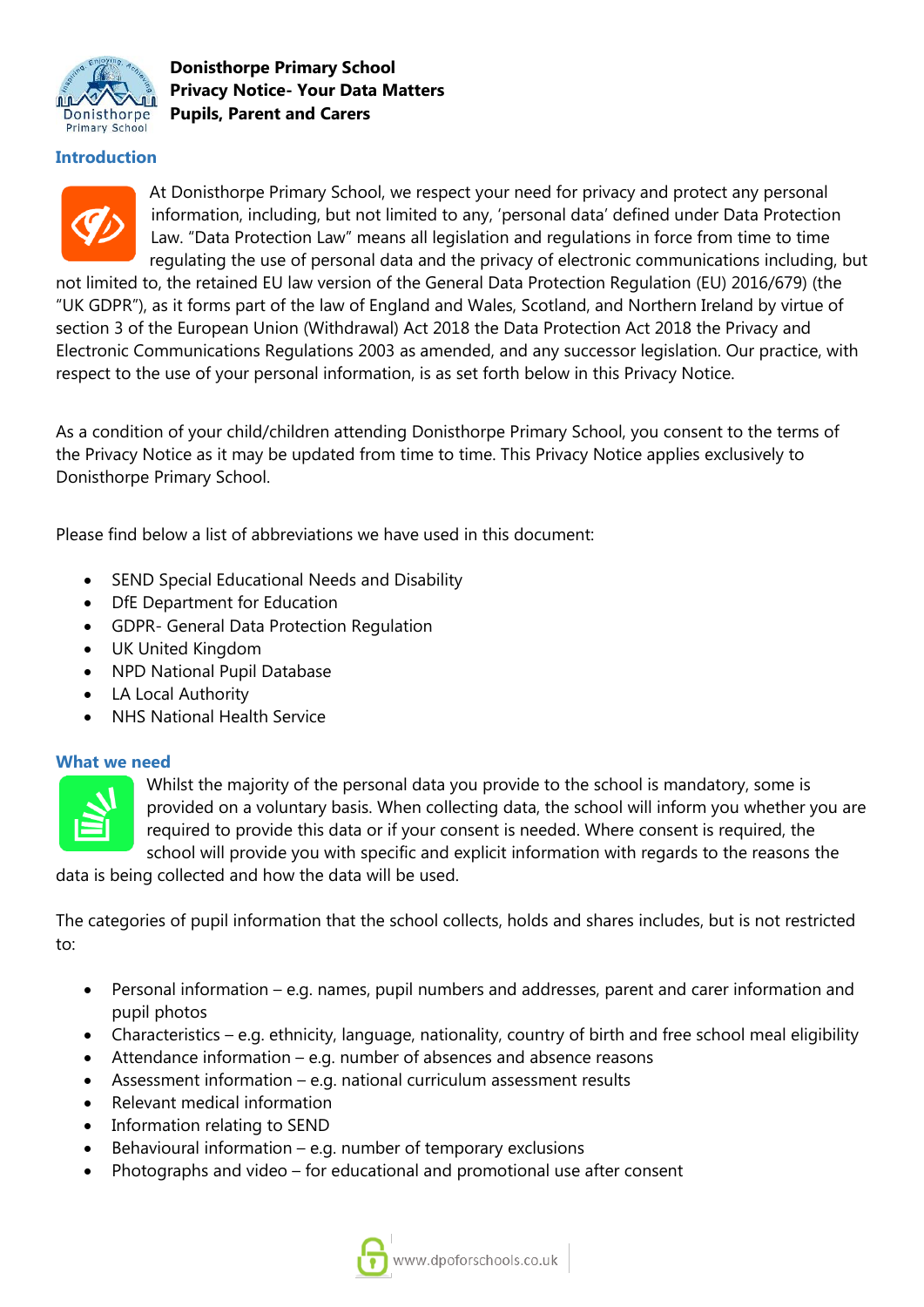

# **Why we need data and our legal basis for processing it**



At Donisthorpe Primary School, we only collect and use pupils' personal data when the law allows us to. Most commonly, we process it where we need to comply with a legal obligation or we need it to perform an official task in the public interest. We may also use a Data Subject's information to protect the individual's vital interests (or someone else's interests). Less commonly, we may also process pupils' personal data in situations where we have

obtained consent to use it in a certain way.

Where we have obtained consent to use pupils' personal data, this consent can be withdrawn at any time. We will make this clear when we ask for consent and explain how consent can be withdrawn. Some of the reasons listed above for collecting and using pupils' personal data overlap, and there may be several grounds that justify our use of this data. When we use the data, we meet the legal requirements as set out in the UK-GDPR and UK law, including those in relation to the following:

- Education Act 1996
- Regulation 5 of The Education (Information About Individual Pupils) (England) Regulations 2013

In accordance with the above, the personal data of pupils and their families is collected and used for the following reasons:

- To support pupil learning
- To monitor and report on pupil progress
- To provide appropriate pastoral care
- To assess the quality of our service
- To comply with the law regarding data sharing
- To safeguard pupils
- To contact parents/carers with updates and/or news about the school

#### **What we do with it**



We do not share information about our pupils/parents with anyone without consent unless the law and our policies allow us to do so.

The school is required to share pupils' data with the DfE on a statutory basis. The NPD is managed by the DfE and contains information about pupils in schools in England. Donisthorpe Primary School is required by law to provide information about our pupils to the DfE as part of statutory data collections, such as the school census; some of this information is then stored in the NPD. The DfE may share information about our pupils from the NPD with third parties who promote the education or wellbeing of children in England by:

- Conducting research or analysis
- Producing statistics
- Providing information, advice or guidance

The DfE has robust processes in place to ensure that the confidentiality of any data shared from the NPD is maintained. Donisthorpe Primary School will not share your personal information with any third parties

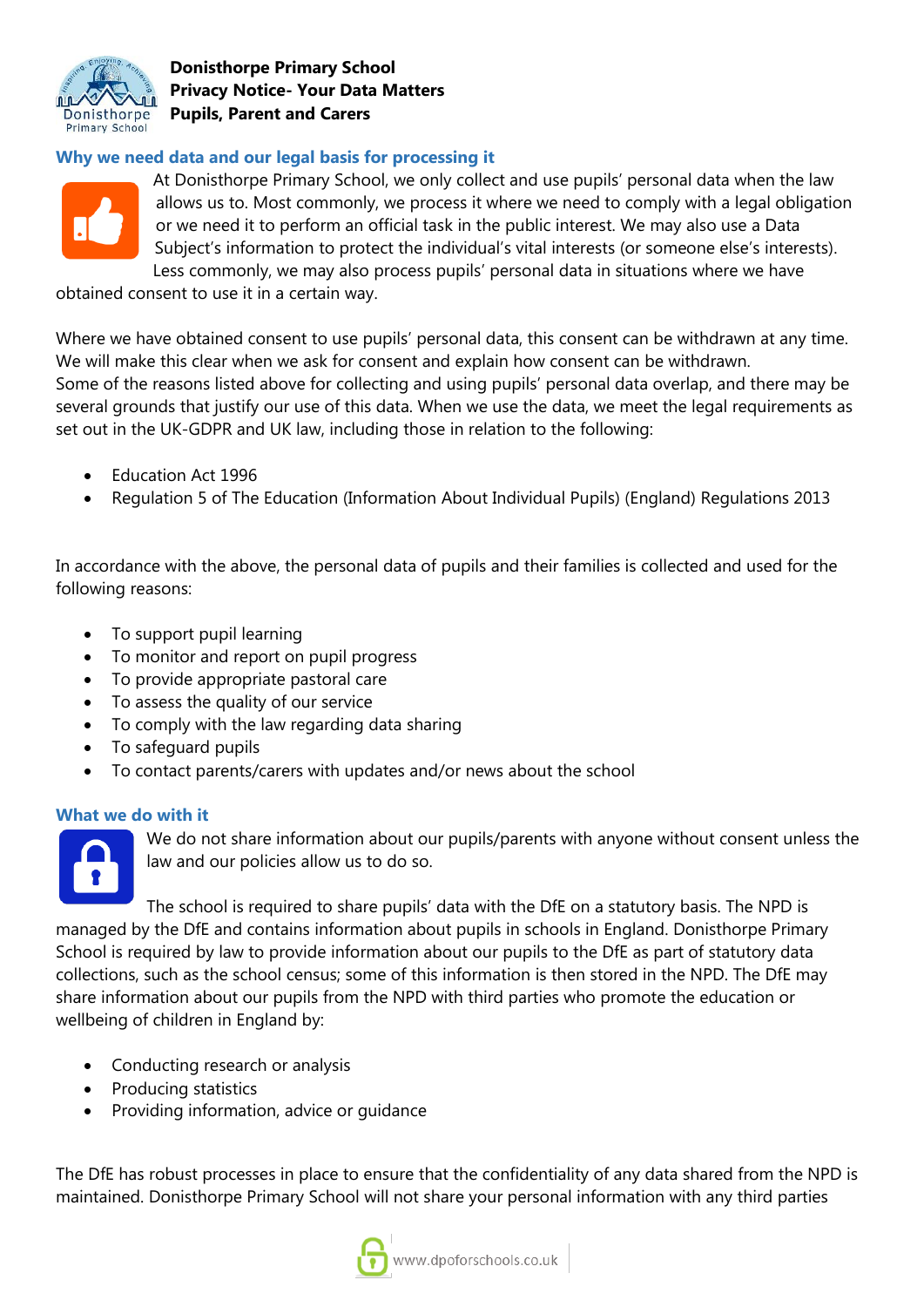

without your consent, unless the law allows us to do so. The school routinely shares pupils' information with:

- Educational portals (administration and educational purposes)
- Pupils' destinations upon leaving the school
- The LA
- The NHS
- The DfE
- Schools that the pupils attend after leaving us
- Other schools in our group
- Professional advisers and consultants
- Suppliers and service providers
- Our regulator, Ofsted (the organisation that supervises us)
- Other agencies that support your child's wellbeing

#### **How long do we keep it?**



Personal data relating to pupils at Donisthorpe Primary School and their families is stored in line with the school's UK-GDPR Data Protection Policy. In accordance with the UK-GDPR, the school does not store personal data indefinitely; data is only stored for as long as is necessary to complete the task for which it was originally collected and in line with our Retention Policy.

#### **What are your rights?**



Under data protection legislation, parents and pupils have the right to request access to information about them that we hold. This is called a Subject Access Request (SAR). To make a request for your personal information, or be given access to your child's educational record, please contact the school.

### **You also have the right to:**

- Be informed about how Donisthorpe Primary School uses your personal data
- Request that your personal data is amended if it is inaccurate or incomplete
- Request that your personal data is erased where there is no compelling reason for its continued processing
- Request that the processing of your data is restricted
- Object to your personal data being processed. Where the processing of your data is based on your consent, you have the right to withdraw this consent at any time
- Claim compensation for damages caused by a breach of the UK-GDPR

### **Contact details**

If you have a concern about the way Donisthorpe Primary School and/or the DfE is collecting or using your personal data, you can raise a concern with the school or you can also contact:

## **Our Data Protection Officer**

Manjit Heer 350 Loughborough Road Leicester LE4 5PJ